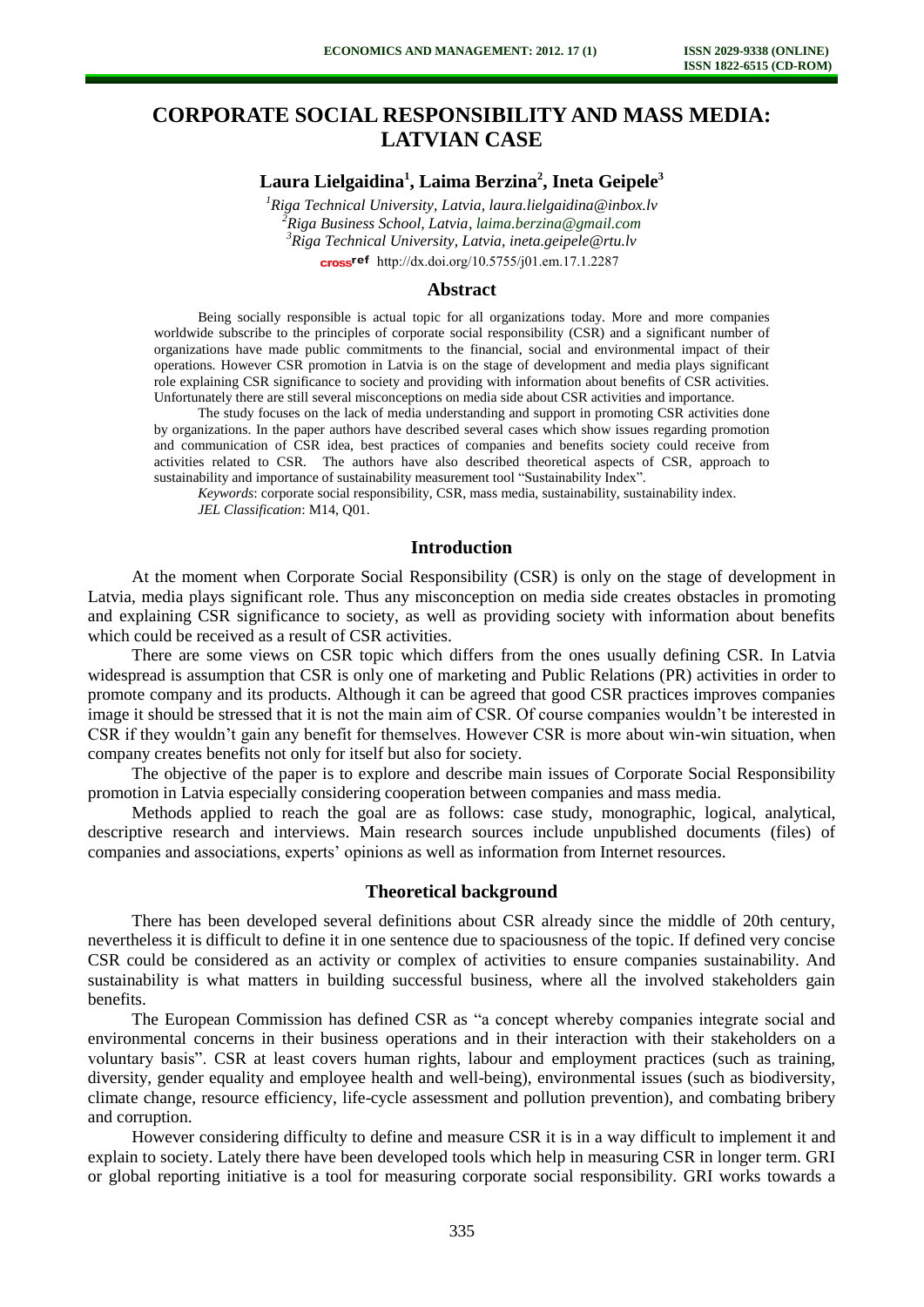sustainable global economy by providing organizational reporting guidance. It is a form of value reporting where an organization publicly communicates their economic, environmental, and social performance. In Latvia tool which measures company's performance of CSR is "Sustainability Index" ("Ilgtspējas indekss"). This is a strategic management tool that provides enterprise performance assessment in all aspects of corporate responsibility in line with international standards.

In each section within the SI the following aspects are evaluated: the Management (policies, processes, principles, objectives, etc.) is weighted at 30%, Integration (decision making, responsibilities, education, stakeholder engagement, reporting) at 25%, and the Performance and Impact at 40%. Weighting is also attributed to Assurance (certificates, awards, etc.), which have a weighting of 5% in total.

Sustainability Index:

- helps companies to develop, implement and evaluate a responsible business practice;
- helps to integrate corporate responsibility principles in the business strategy;
- $\bullet$ provides an important analysis, indicating the most successful performance and also the spheres that need to be improved;
- $\bullet$ offers the opportunity to keep track of the performance dynamics and compare it to the results of other companies;
- provides an opportunity to use the index results in the company's communication.

"Sustainability Index" is GRI based but adapted to local environment. "Sustainability Index" in Latvia was introduced in 2009 and the first evaluation of companies was given in 2010. There were 70 companies participating (50 in 2011), which is clear proof that CSR is known for enterprises operating in Latvia, however not for very many.

Regarding information related to already about "Sustainability Index", experience from last event shows that there is no interest from mass media to promote such events. There were very few companies from mass media side who provided with information about the results of "Sustainability Index". At the same time those who did not publish any information about "Sustainability Index", are very active in publishing, for example, information about accidents at work places. There is either lack of understanding or lack of willingness to understand CSR idea, and see that successful implementation of some of CSR activities would help to avoid mentioned and quite often published accidents at work places.

In Latvia apart from "Sustainability Index" importance of issue has been promoted mostly by international companies operating in Latvia as well as several international organizations like American Chamber of Commerce (AmCham) and Norwegian Chamber of commerce. Promotion has been done through leading by sample and by organizing several seminars. However as AmCham indicates there is still a long way ahead to overcome some common misconceptions about CSR. According to Arjan Tupan, Co-Chair of the AmCham CSR Committee, "The biggest question for Latvian companies still is not only what CSR is, but more what it can do for them, apart from being a marketing term pushed on Latvia by foreign companies".

According to European Union strategy 2011-2014 for Corporate Social Responsibility the development of CSR should be led by enterprises themselves. Public authorities should play a supporting role through a smart mix of voluntary policy measures and, where necessary, complementary regulation, for example, to promote transparency, create market incentives for responsible business conduct, and ensure corporate accountability. Enterprises must be given the flexibility to innovate and to develop an approach to CSR that is appropriate to their circumstances. Many enterprises nevertheless value the existence of principles and guidelines that are supported by public authorities, to benchmark their own policies and performance, and to promote a more level playing field. Trade unions and civil society organisations identify problems, bring pressure for improvement and can work constructively with enterprises to co-build solutions. Consumers and investors are in a position to enhance market reward for socially responsible companies through the consumption and investment decisions they take. The media can raise awareness of both the positive and negative impacts of enterprises. Public authorities and these other stakeholders should demonstrate social responsibility, including in their relations with enterprises.

# **Approach to sustainability**

Sustainable development was defined in 1987 by the World Commission on Environment and Development as "development that meets the needs of the present without compromising the ability of future generations to meet their own needs". This definition, which has become widely accepted, implies that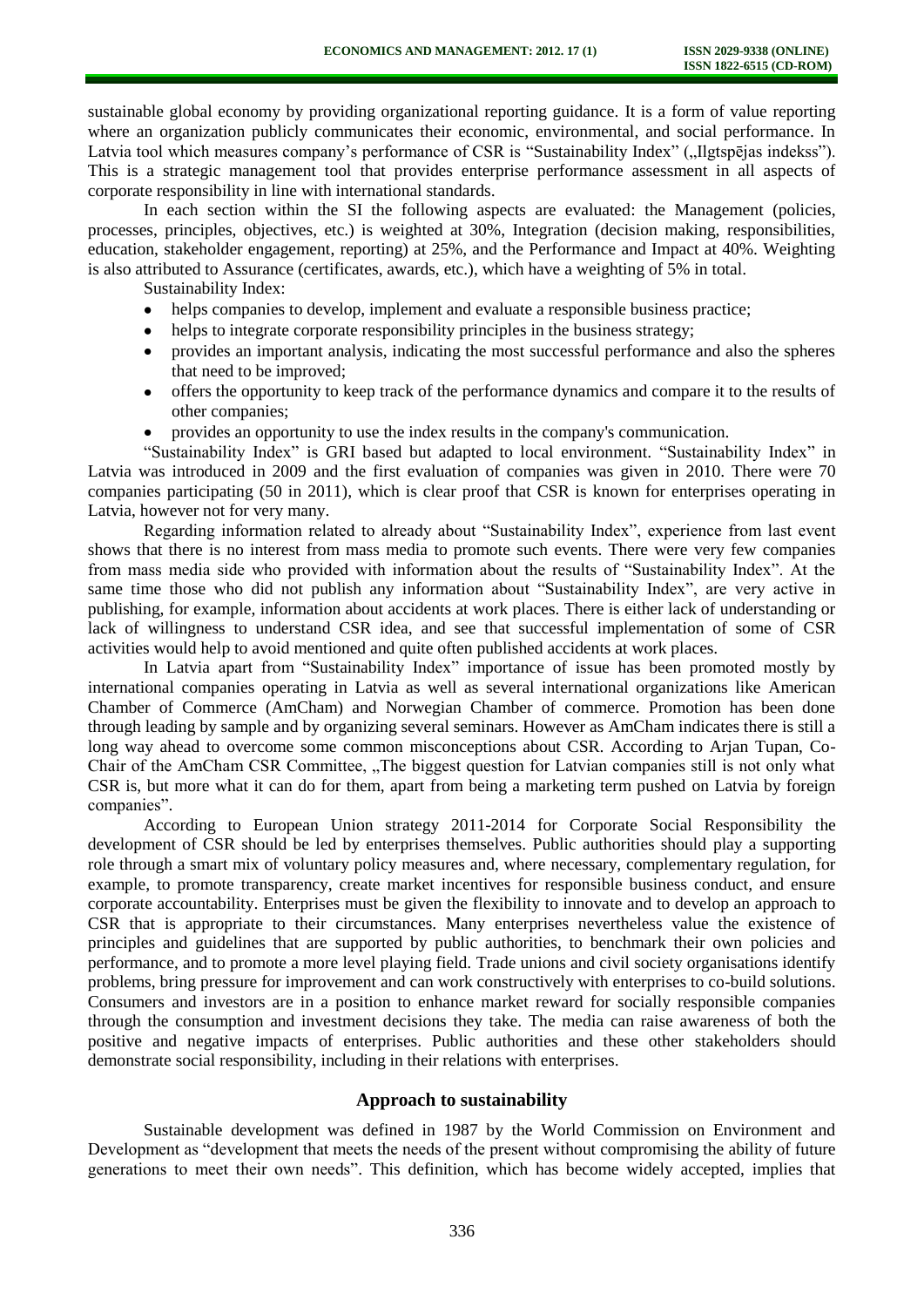sustainable development requires maintaining a balance between improving human well-being and preserving the planet, as it is not possible in the long run to maintain economic and social development without access to healthy ecosystems with the ability to recycle waste products.



**Figure 1.** Stakeholders<sup>1</sup>

Stakeholders are the people who influence or are affected by business. Four groups of stakeholders are engaged in addressing sustainability impacts (Figure 1):

- 1. People: employees and their families. They are engaged in various ways including training and development programs, internal magazine and intranet, employee engagement survey, management site visits, and dialogue sessions.
- 2. Neighbours: communities near operations, including local governments and non-governmental organizations (NGOs). The goal is to be a good neighbor by understanding their concerns and responding to their feedback. Whenever it is possible to hold open-house days and site visits, community meetings and advisory panels, as well as volunteering and community development programs.
- 3. Business Partners: suppliers, contractors, distributors, customers, and investors. It is highly evaluated to cooperate with a high proportion of locally-based suppliers. Communication with distributors of products through specially designed networks and keeping in close touch with customers through the delivery of quality products that enhance the sustainability of their projects, meetings, service centers, and satisfaction surveys. Aim is to be the business partner of choice.
- 4. World: representatives of society at large, such as environmental and other interest groups, governments and regulators, universities, and the media. Partner with civil society organizations to increase the effectiveness of our sustainability activities and advocate positions on regulatory and public policy issues directly with regulators as well as through trade associations. Aim is to be a good corporate citizen.

More detailed illustrative explanation of these groups is shown in Figure 2.

 $\overline{a}$ 

<sup>1</sup> Sustainable development report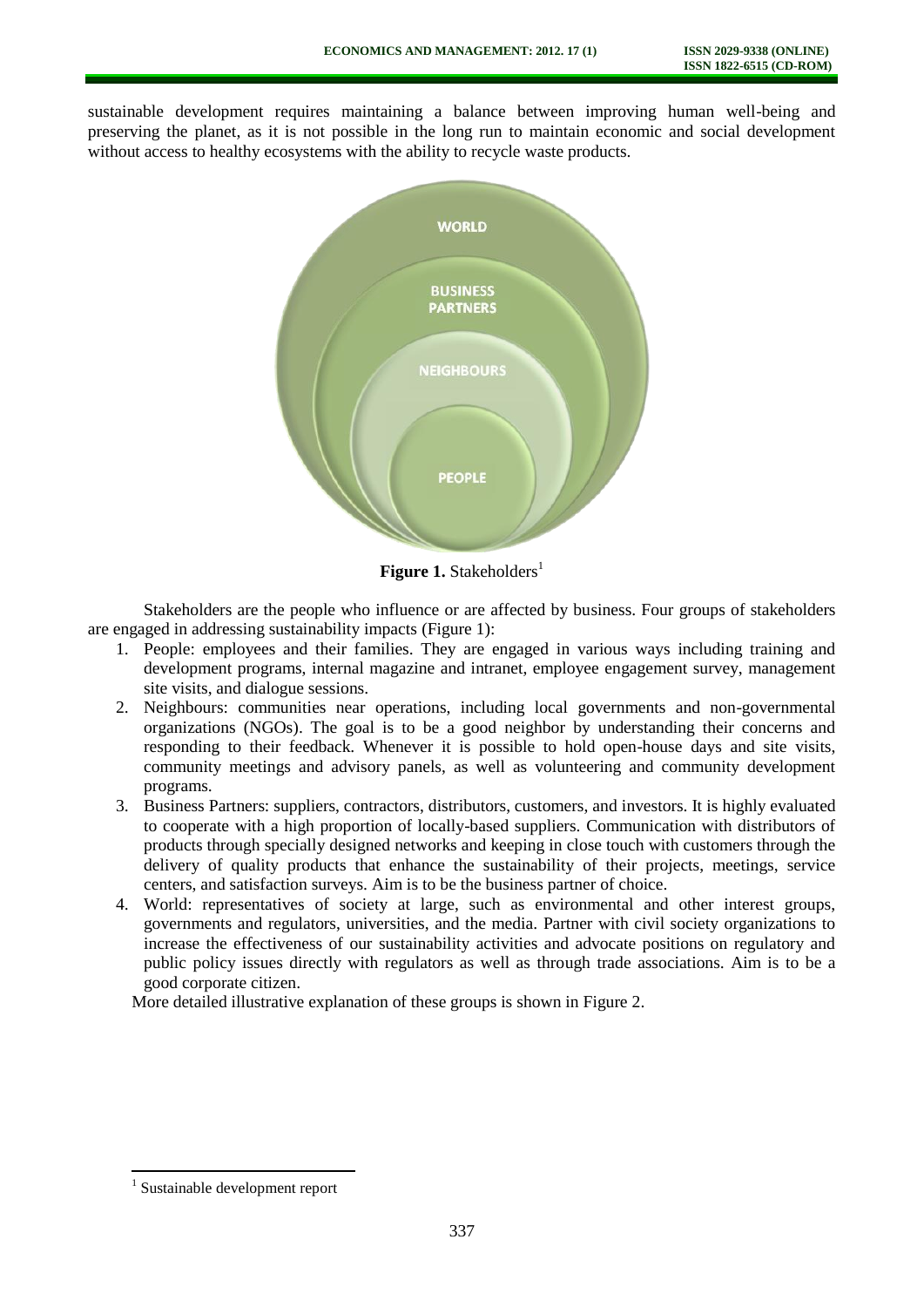

**Figure 2.** Types of Stakeholders<sup>2</sup>

Social responsible enterprises set goals to be the enterprises of choice for each of key stakeholder groups. This is why it is often talked about the three building blocks of sustainability. First, competing effectively in the marketplace. Second, reducing impact to environment. And third, reaching out to better engage stakeholders: neighbours, business partners, customers and, of course, each other. These three building blocks represent the "how" of sustainability (Figure 3):

- Continuously increasing competitiveness. This means improving operational excellence and efficiency, and following high ethical standards to achieve long-term sustainable growth. Offering innovative products and services for a sustainable, energy-efficient industry also increases competitiveness.
- Reducing the negative impacts of operations. This means providing a safe and healthy  $\bullet$ workplace, as well as minimizing environmental footprint and inconvenience to neighbours. Doing so helps building positive, long-term relationships with stakeholders. It is essential to encourage business partners to take the same approach.
- Reaching out key stakeholders whose support is crucial for to succeed. Creating long-term relationships with these groups increases competitiveness and helps to find new ways of reducing impacts.

This is approach how to create ..SMART WORLD TOGETHER".

<sup>&</sup>lt;sup>2</sup> Communication and Stakeholder Involvement Guidebook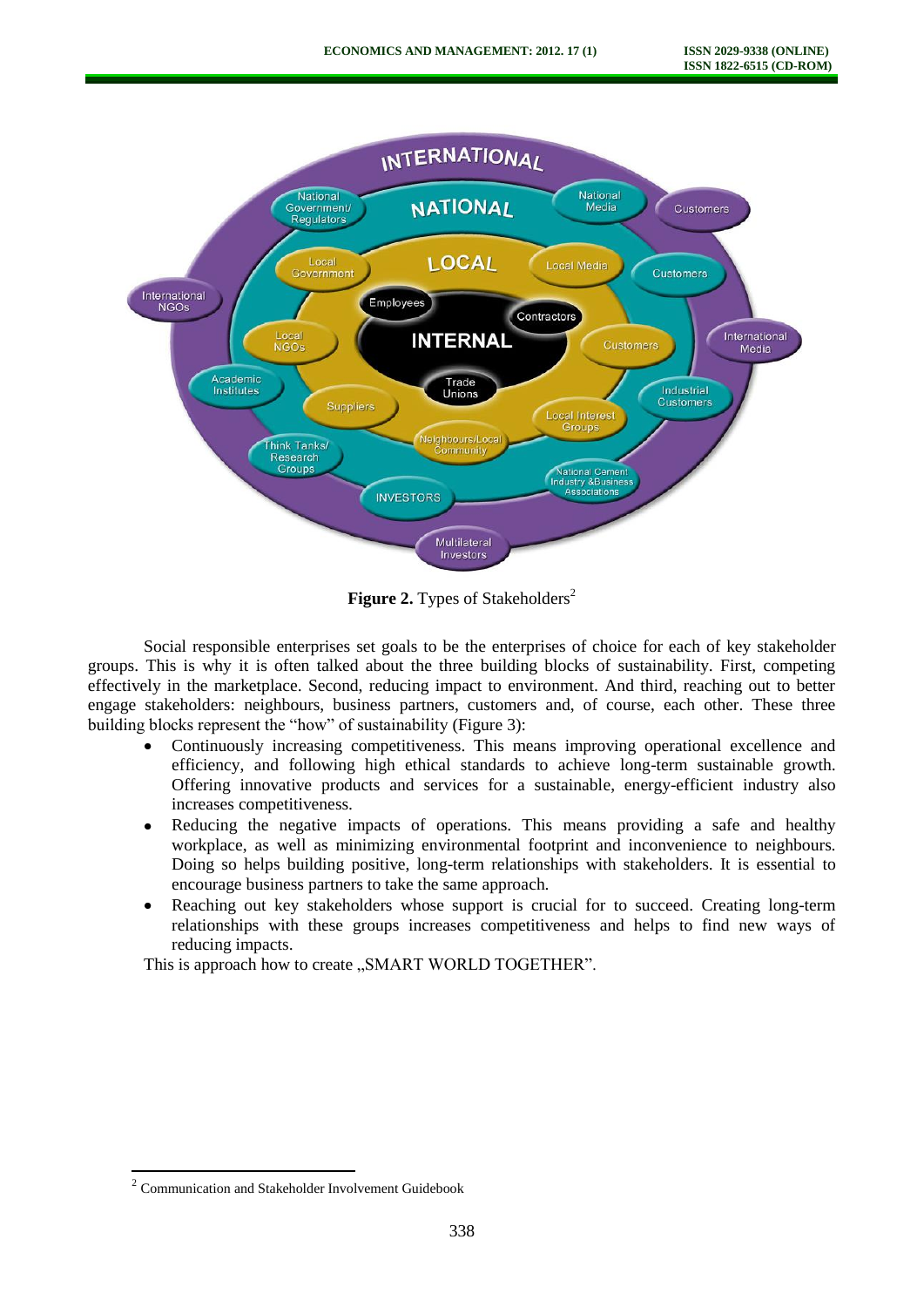

**Figure 3.** Approach to sustainability<sup>3</sup>

It is necessary to enhance the sustainability of business. This means different things to different people. For customers, it means offering innovative value propositions in every market company serves. For the communities in which company operates, it means being a good neighbour and a good environmental steward. For employees, it means striving for zero-accident work environments, providing competitive compensation and benefits, and offering exciting career development opportunities. Company will only prosper if its stakeholders prosper (Zambrano, 2011). It means continuously improving the way companies do business to ensure that they sustain success, and do it in a way that our planet can continue to sustain us, and generations to come.

# **Results of research**

Situations described below shows lack of media understanding and support in promoting CSR activities done by companies. The below mentioned cases will also prove above mentioned assumption that there are still several misconceptions on media side about CSR activities and importance.

The company which has been one of stakeholders in further described cases is building materials producer which operates worldwide including Latvia. Along with basic business activities, company attaches great significance to corporate social responsibility by implementing various projects dedicated to promotion of social welfare and environment protection as well as secure, healthy and safe work environment for employees and subcontractors.

Opportunity Fund, Bird days and Sustainability Index are only some of the cases where company has faced lack of mass media support, however these are the cases which are supposed to be important not only for company but for society. Therefore media support is in interest of much wider public than only the company, because as a result of successful implementation of projects related to CSR activities society would receive many benefits.

Opportunity Fund is an initiative with the aim to support the development of region. Opportunity Fund finances several projects several times a year submitted and evaluated by local society. There are written press releases when fund is opened for applications, about progress and results. However press releases are published only by local newspaper. No interest is showed from other media. As a result information availability is limited and those who could be interested in opportunity provided by fund do not receive information.

Bird days and Euro Bird watch are events organized in cooperation between company and Ornithology association. Event is organized in order to educate society about nature and protect diversity of it. There are excursions for kids free of charge as well as opportunity for everybody else to go in nature together with professionals and get to know more about diversity of birds. Mass media is not willing to take

 $\overline{a}$ 

<sup>&</sup>lt;sup>3</sup> Building a smart world together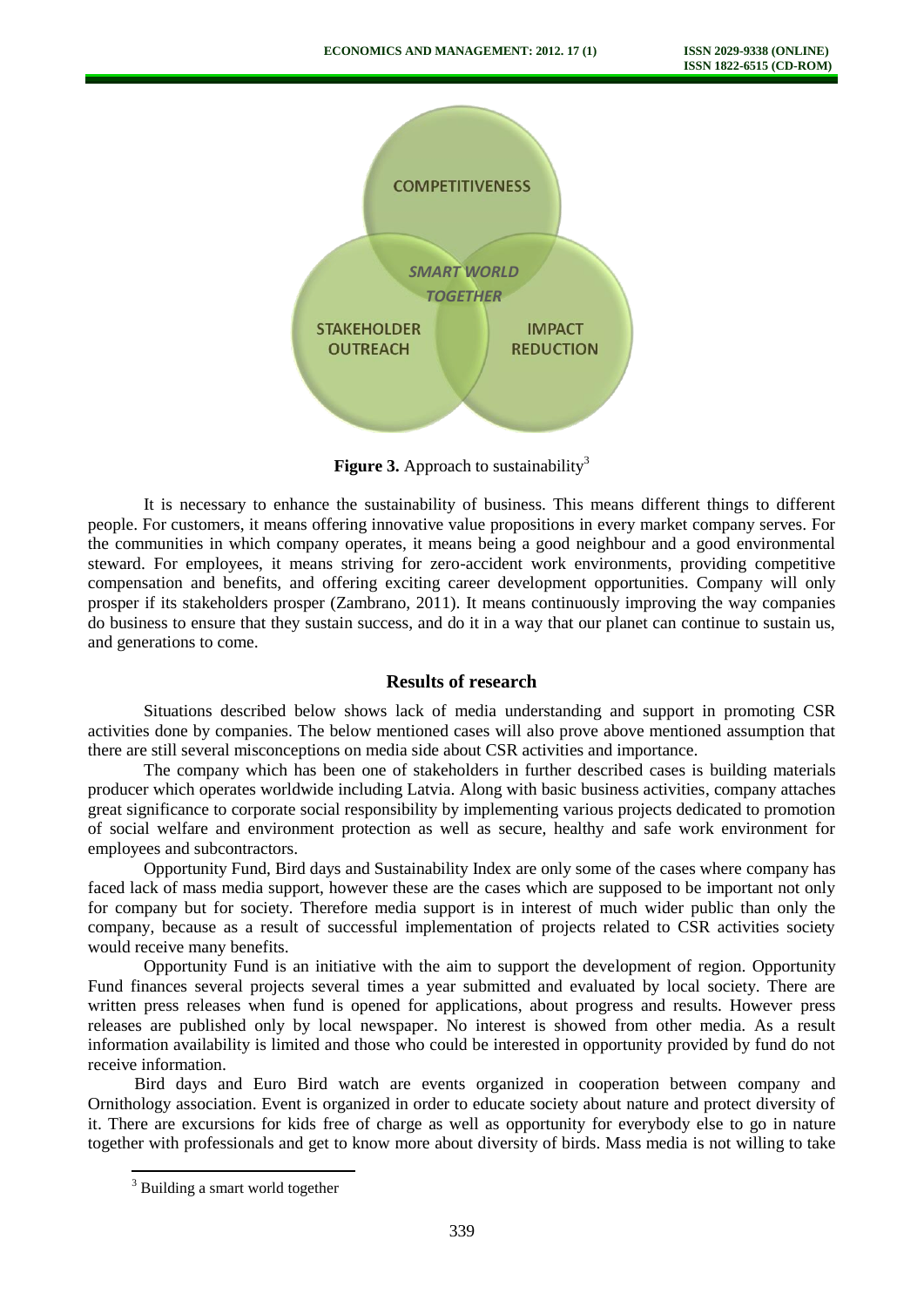their own part in CSR and in place to support promotion of such activities are requesting to pay for each article which promotes and communicates activity if it is told that activity is in cooperation with company. Such requirement from side of mass media limits information availability to society and promotion of best practices.

Here also should be mentioned that it might be in interest of media just to ignore topic and stick to their assumptions as the way CSR now is treated by them gives for media opportunity to earn additional profit. This has been done first of all through making to pay for information publicity to those who see it as important and necessary for society and is ready to decrease own profit. Other reason why media might not be interested in promoting CSR is assumption that people are more interested in bad news than in good ones. Thus they might think that society won't be interested in information provided about CSR and they will loose their customers if not providing with what expected.

Nevertheless while media will look on CSR as PR activity information availability about benefits and best practices will be limited. As media thinks this is the way how companies are increasing their profit, media feels like it deserves also some share from those profits.

There is lack of information for this paper about cooperation between companies and mass media in other countries regarding CSR. Such information would be useful to be used for developing plan how CSR should be communicated and how cooperation with mass media should be developed in order to achieve highest benefits for all stake holders.

A successful sample on CSR promotion is Poland. There is established nongovernmental organization which provides in-depth focus on the concept of corporate social responsibility. Their mission is to make the idea of responsible business widespread as a standard in Poland in order to increase companies' competitiveness, to satisfy society and to improve the state of the natural environment. Unfortunately there is no information how works cooperation between organization and mass media.

Currently in Latvia is missing such organization which would be responsible only for coordinating CSR activities. As already mentioned there are several organizations which take some initiative however their main business/focus is not CSR promotion. Establishment of such organization as in Poland would increase society awareness and would attract more interest from the side of mass media.

However while there is no such an organization, local companies and other organizations should take some initiative in educating mass media about CSR. The best way would be to start gathering and evaluating information about best practices in other countries. Further on some plan should be developed and more active cooperation with mass media should be started.

#### **Conclusions**

Analyzing CSR promotion in Latvia, following conclusions were made:

- Companies who pay significant attention to CSR has faced lack of mass media support and understanding about CSR which has resulted in problems to promote and communicate idea of CSR, best practices of companies and benefits society could receive from activities related to CSR.
- The main problem in above described cases is misinterpretation of the CSR idea, which arises from the lack of understanding and probably lack of information as topic is new and not well known for large part of society. In order to solve the problem it is important to understand the main assumptions and how people see and understand this topic. Especially important is to understand mass media point of view as they are powerful tool for educating rest of the society.
- Also important is to find out people assumptions about other people understanding of CSR as their own thoughts might be influenced by these assumptions.
- It is necessary to explain to mass media the main idea of CSR and its importance. It also should be explained to them how important their role in educating society is.
- The changes in decisions taken by mass media will not happen if they will not feel the need for that from the side of society. Also should be considered that changes will happen only if majority will follow that.
- It has been observed that in seminars organized about CSR mass media is not actively participating. Nevertheless it could also be fault on the side of those who are organizing events as it might be that mass media do not have enough information available. Therefore other step which could be taken by those promoting CSR is more work on involving mass media in events.